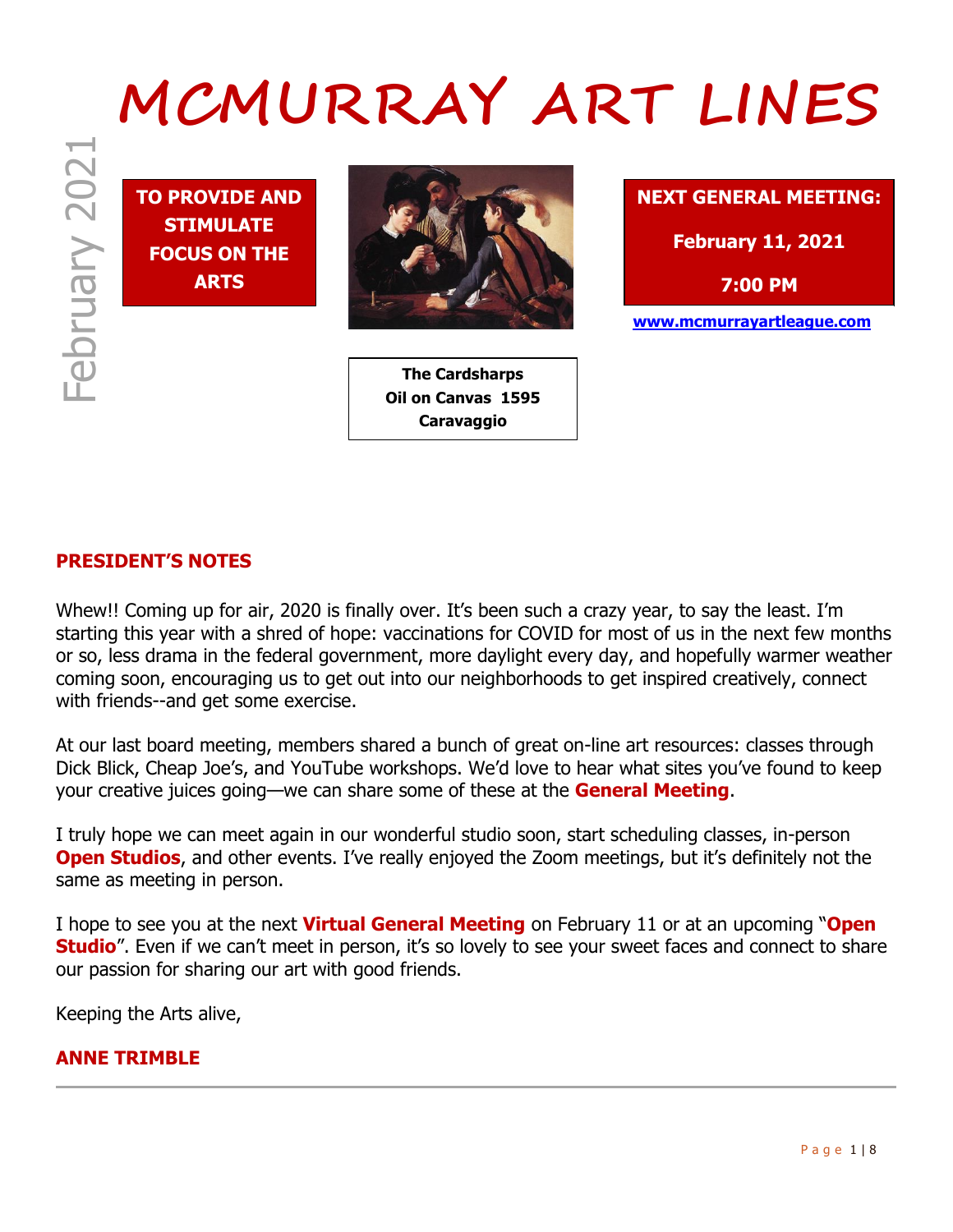#### **MOSITES UPDATE**

Mosites has not responded by email or snail mail to my response to their proposal that we pay them a yearly "triple-net fee". I'm guessing that because copies of the response were sent to the Mosites family still involved in the organization, that the new development/leasing initiative was nixed. No news is good news…

#### **ANNE**

#### **MEETING DATES FOR 2021**

#### **Note: All meetings will be online via Zoom until further notice.**

Here is the link to ALL MAL Zoom meetings (my personal Zoom ID): https://us02web.zoom.us/j/3421716361 Meeting ID: 342 171 6361

| Board Meetings 2:00 PM | General Meeting 7:00 PM (2nd Thursdays)               |
|------------------------|-------------------------------------------------------|
|                        | February 11, 2021-Two videos by Dutch oil painter Ben |
|                        | Lustenhouwer followed by a discussion on oil painting |
|                        | portraits.                                            |
| February 22, 2021      | March 11, 2021- Pastel Demonstration with Christine   |
|                        | Swann. Christine will be doing a one-hour portrait    |
|                        | demonstration as part of our general meeting. Learn   |
|                        | some quick tips and tricks regarding painting the     |
|                        | portrait.                                             |
| March 22, 2021         | April 8, 2021                                         |
| April 19, 2021         | May 13, 2021                                          |
| May 24, 2021           |                                                       |

#### **COMING UP IN THE NEXT MEETING**:



#### **Dutch oil painter Ben Lustenhouwer**

"I started working as an artist at a very young age and by trial and error I was able to survive as an artist. I want to share all the knowledge I have gained in this profession. I teach and make videos in which I give text and tutorials for what has become my great passion: portrait painting. From 2017 on I stopped accepting portrait assignments and now I give myself the freedom to paint whatever comes to mind, and besides this, I will continue teaching and sharing my knowledge."

# **BETTY ROSEBUROUGH**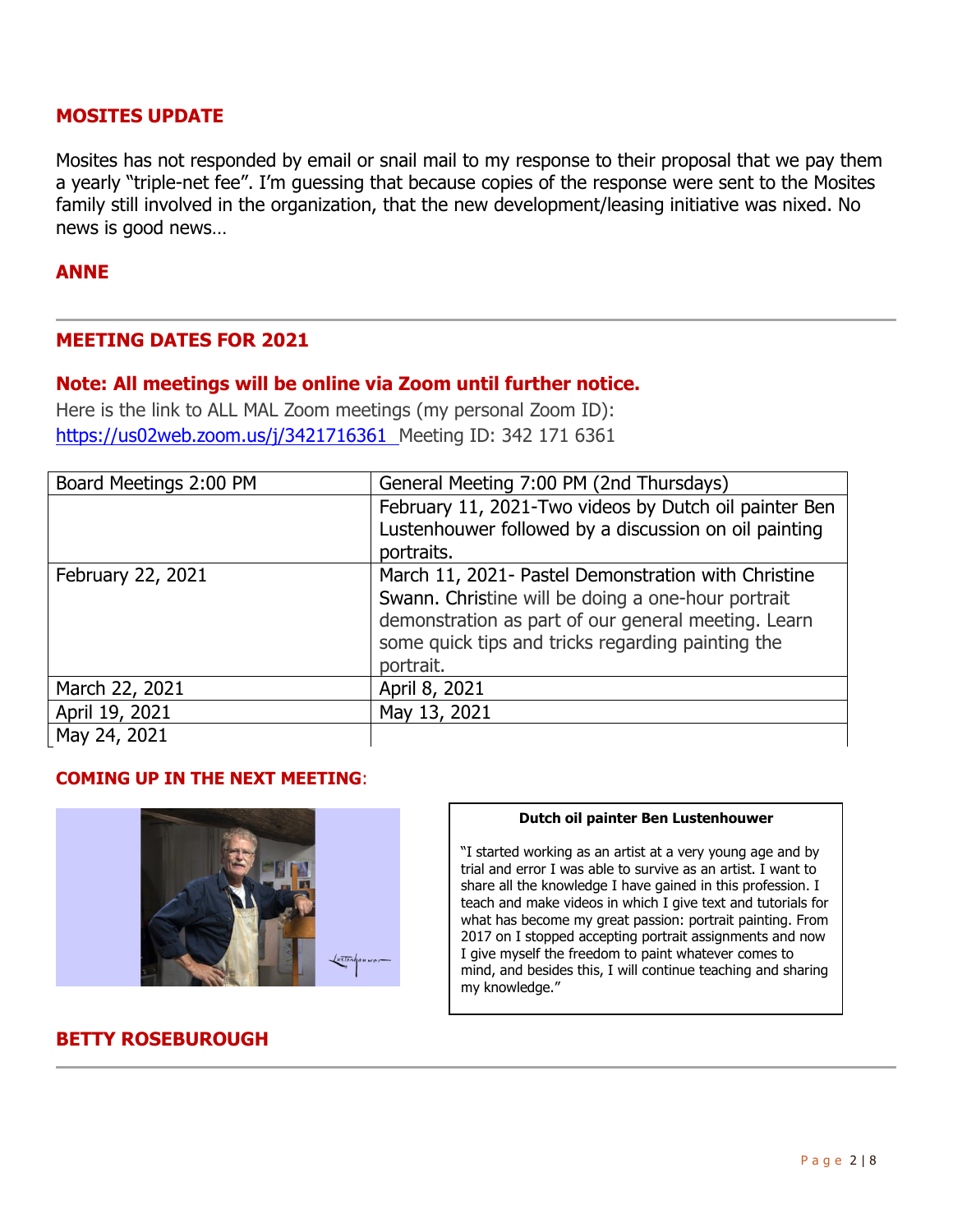# **UPCOMING CLASSES – 2021**

We have a variety of virtual classes coming up. **Please sign up early so we can make sure these classes can run!** 

| <b>Date</b> | <b>Teacher Class</b>                         | <b>Time</b> | <b>Virtual Class on Zoom</b> |
|-------------|----------------------------------------------|-------------|------------------------------|
| March 31,   | Portrait Zoom Workshops with Christine Swann | $9:00$ AM - | Finding Features and         |
| 2021        | PSA, IAPS-MC                                 | 12:00 PM    | Understanding Light.         |
| April 7,    | Portrait Zoom Workshops with Christine Swann | $9:00$ AM - | The Power of Pastel Color    |
| 2021        | PSA, IAPS-MC                                 | 12:00 PM    | and Control.                 |

#### **For information about a class contact:**

Class Coordinator, Betty Roseborough, at classcoordinator@mcmurrayartleague.com.

#### **To register for a class**:

You may register on the **MAL Website** by viewing the class under the Events menu option and clicking Register (register for the series or for each day separately) **OR** you may notify the Class Registrar, Jean Kunz, via email at classregistrar@mcmurrayartleague.com or 412-831-9992 and ask to be placed on the class list for the classes and dates desired. After you register, you can pay on the **MAL Website** or mail a check made out to **McMurray Art League** for the cost of the classes to the registrar:

#### Jean Kunz; 1818 Kent Rd.; Pittsburgh, PA 15241

In the Memo section of your check, note which instructor classes and dates the check covers. You will receive an email confirmation of your registration.

#### **BETTY ROSEBOROUGH**

# **CLASS DESCRIPTIONS**

#### **MARCH 31ST 9AM-12PM, FINDING FEATURES AND UNDERSTANDING LIGHT.**

Learn the system of finding a likeness quickly with the "Thirds of the Head" methodology. NO more remembering the "math" dividing up the head. Learn about Light, The LAW, The Rules. Ever wonder if you have errors in your work from working from photos? Now you will absolutely know…This class will apply to any subject matter, but I will be teaching how light acts across the complex topography of the head. All levels welcome. Cost: \$75. A portion of each registration will be retained for the support of McMurray Art League.

#### **APRIL 7TH 9AM -12PM THE POWER OF PASTEL COLOR AND CONTROL**

This class is about understanding the pastel medium. Learn my philosophy of the **"Power of Pastel."** Know when to use which brand. Know which pastels play nice with each other and which do not. This workshop is for the artist that is used to pastel and has many sticks already but needs to understand them better. I promise, you will never look at your sticks the same way again. And color? Oh yes, let's talk…..Must already possess a wide variety of pastels. No specific brands needed, just pencils and wide variety of pastels from different companies. (which most pastellists tend to collect!) Cost: \$75. A portion of each registration will be retained for the support of McMurray Art League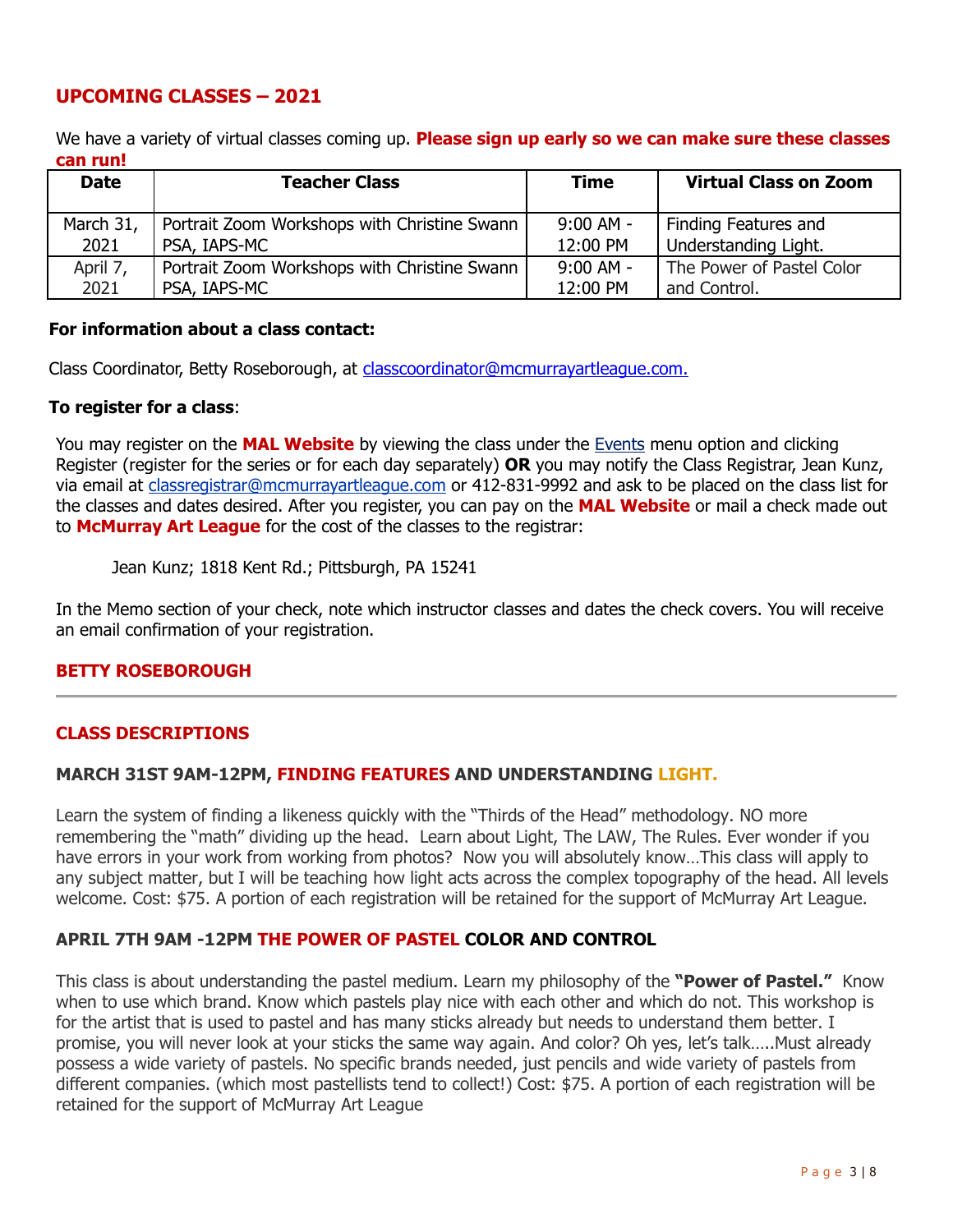

#### **Christine Swann**

Christine has always been obsessed with people and their stories. Teaching artists how to understand light and the medium of pastel has become a new passion. Southwest Art Magazine picked Christine as an "Artist To Watch" and her portraits have been included in the Pastel Journals' "Pastel 100" international exhibition eight times in the past 10 years as well as included in the ARC international Salon Competition. Her works have traveled to Italy, France and China. She is also published in the books, "100 Ways To Paint People and Figures", Editions of "Strokes of Genius" and the French book,"40 Masters of Pastel." She has had many feature articles in the Pastel Journal and in the French magazine, "Pratique des Arts." Christine is a Signature Member of the Pastel Society of America and Master Circle Member of IAPS where she won the "Prix des Pastel" Best of Show the first time she was a member in 2015 and again last year in 2020. She writes a blog each week on art, life and motherhood at https://swannportraits.com/

# **BETTY ROSEBOROUGH**

# **ART SUPPLIES @ MAL STUDIO**

We still have art supplies acquired by the **League** that we want to auction off as a fundraiser for **MAL.** Here's the link to the online sale/auction: https://www.mcmurrayartleague.com/Art-Supply-Sales. There are some nice items for sale. Please feel free to make an offer on any of them.

# **ANNE**

#### **MEMORIAL DONATIONS**

The donors wish to remain anonymous for the following Memorial Donations:

- George Taibi (Father of member Gina Judy)
- Therese Henkle Courtney (Mother of member Jan Pini)
- Carmela Volpe (Mother of member Rosetta Volpe Dufalla)

MAL is appreciative for these donations and the Board of Directors thanks everyone who donated.

# **ROSETTA VOLPE-DUFALLA**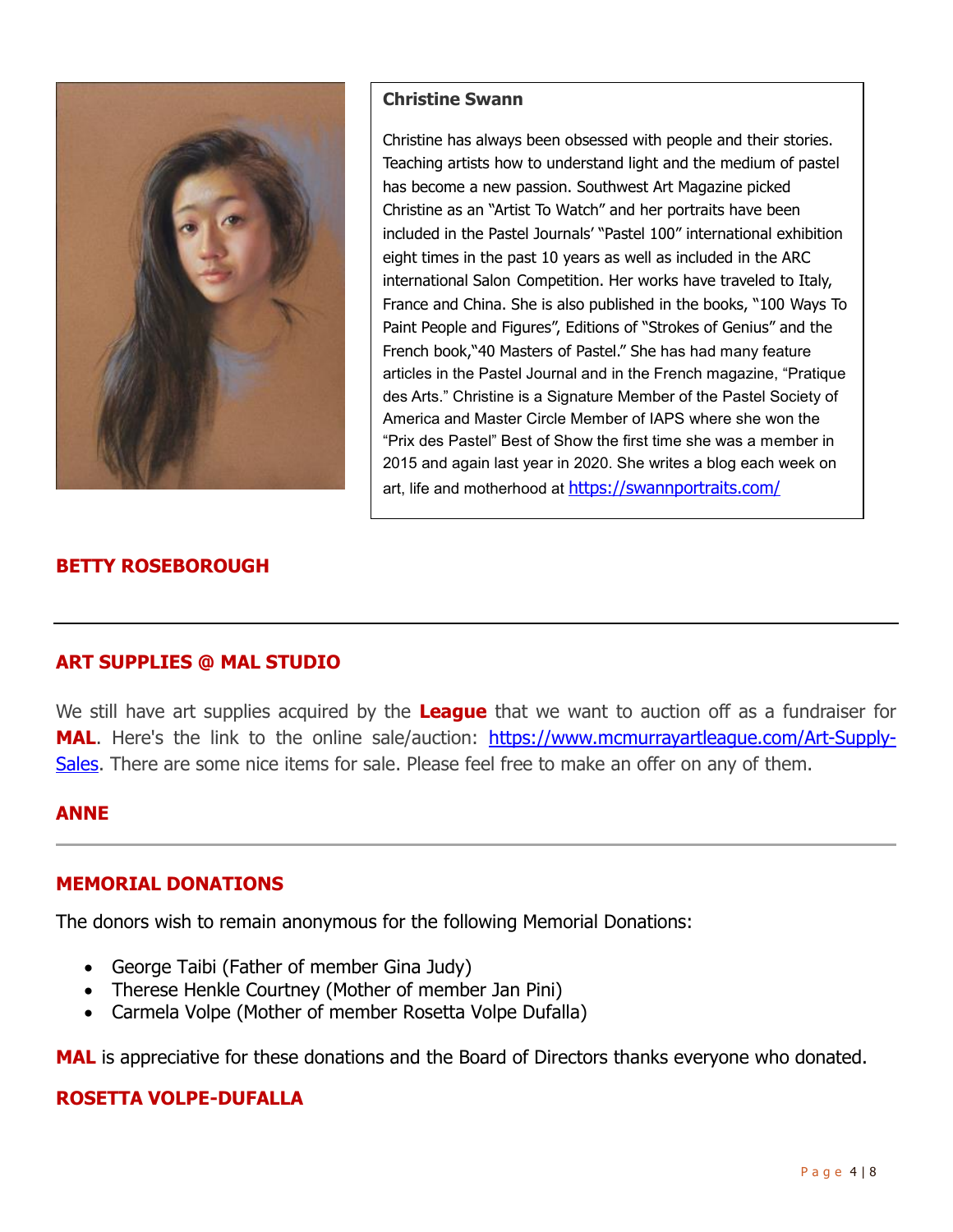# **MAL ARTISTS PORTRAIT FUNDRAISER**

On the **MAL website** you are invited to continue to view the **MAL Artists Portrait Fundraiser** https://www.mcmurrayartleague.com/MAL\_Portrait\_Fundraiser\_SC which features an exhibit of 25 portraits done by member Sandy Conley during the past year. **The exhibit is a fundraiser for McMurray Art League.**

Sandy conceived of a digital art project in which she made portraits of fellow **MAL** members that are unique in that she incorporates each artist's work into their portrait. Sandy uses Procreate, a powerful digital art program.

Buying a matted portrait print is a great way to support **McMurray Art League** at a time when members are unable to meet in person or take classes, which generates a significant part of our income. Initially Sandy and the art league agreed to split the proceeds. Sandy has since decided to donate all but her costs, allocating 90% of proceeds to be donated to **MAL**. **If you order a print, you will give the league a substantial donation,** and receive a matted 8 x 10 portrait print. So far, 7 prints have been sold. Please check out the exhibit, review the details and consider ordering a print!





# **SANDY CONLEY**

# **MEMBERSHIP/DIRECTORY REPORT:**

The **MAL Directory** is accessible on online. Please follow instructions on our website for your PC or Mac computer to print a copy if you desire one. A very limited number of directory copies have been printed (from a home computer) and mailed to members who had previously been receiving printed newsletters. Foregoing a printed **MAL Directory** for 2020-2021 has been a necessary cost saving measure for **your McMurray Art League** in these difficult times.

# **LESLIE BALDWIN**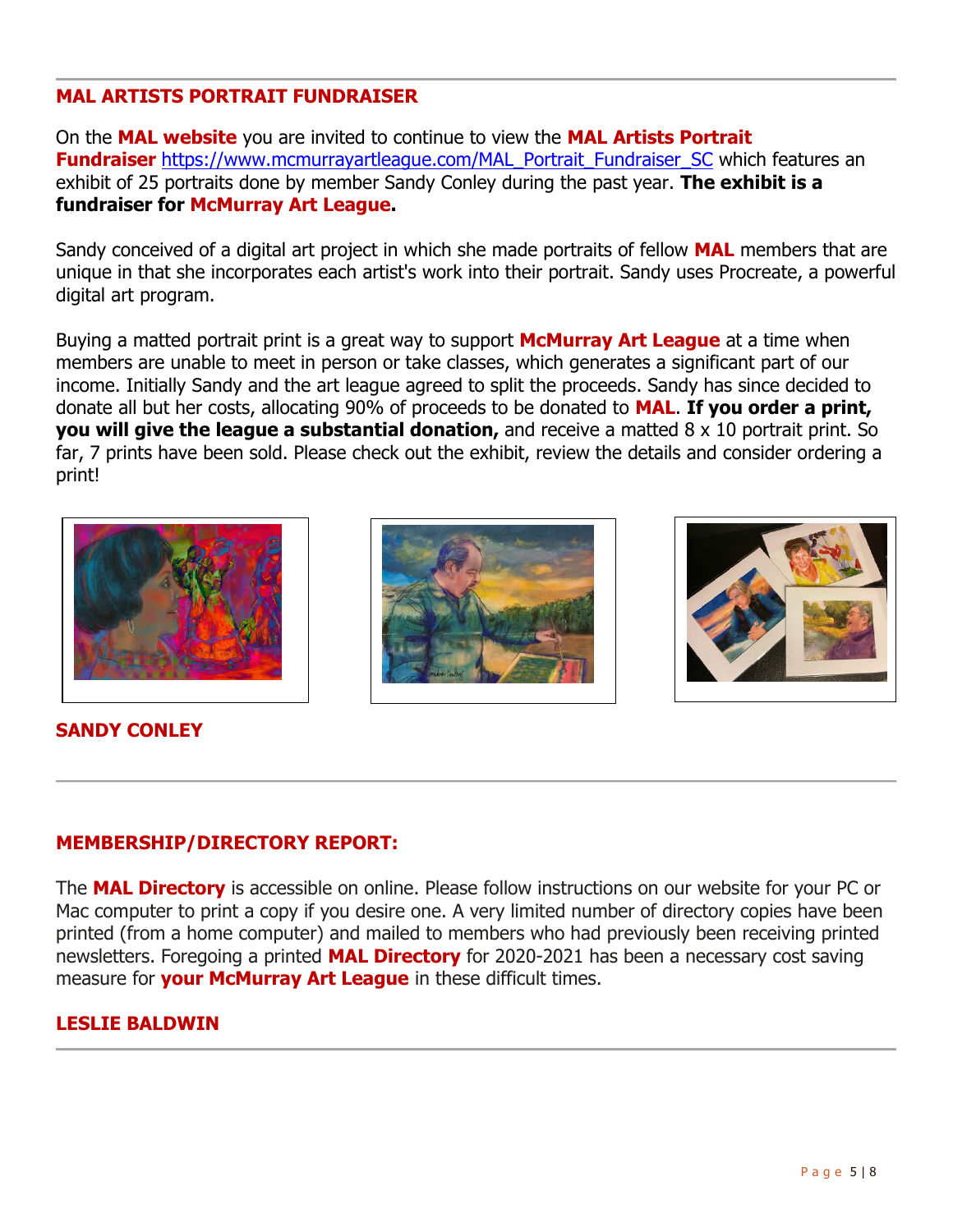# **2020 ONLINE JURIED SHOW RECAP**

Our first online juried show was an amazing success! We had 28 artists brave the challenges of submitting their 79 works online. Our juror, Jim Sulkowski, was able to navigate the web display and choose our award winners, listed below. Congratulations to all! Financially, we lost \$101.00 as vendors were less forthcoming with merchandise awards in these trying times so we had to make up the difference in cash. Thank you to the several award winners who chose to donate their winnings back to the **League**. Although most of the artwork was available for purchase online, we did not have any sales. By comparison, the 2019 **Spring Juried** show made \$201.12 as there were some sales and less had to be paid in cash for awards. Our generous artists did opt to donate to the new screen fund by paying a higher entry fee, so we raised \$175 for that cause.

We only had four **People's Choice** votes which had to be done via email this time so congratulations to the four winners who have to share bragging rights having gotten one vote each.

You can still view the show at https://www.mcmurrayartleague.com/Juried-Show-2020. If you click on the category links below, you can see the pieces in each category.

| <b>Awards</b>                                                             |                                                                     |
|---------------------------------------------------------------------------|---------------------------------------------------------------------|
| <b>Best of Show</b>                                                       | Bill Ceriani "The Golden Hour"                                      |
| Best of Category <b>Abstract/Non-Objective</b> Linda Saksa "Awakening II" |                                                                     |
| Best of Category Animal/Wildlife                                          | Diane Murray "Carolina Wren"                                        |
| Best of Category                                                          | Gina Judy "Deck at Fallingwater"                                    |
| <b>Interior/Exterior/Architecture</b>                                     |                                                                     |
| Best of Category Landscape/Seascape                                       | Diane Murray "Renziehausen Rose Garden"                             |
| Best of Category <b>Photography/Digital Art</b>                           | Betty Roseborough "Celestial Stairway"                              |
| Best of Category Portrait/Figure                                          | Renee Keil "1940s Harley Girl"                                      |
| Best of Category Still Life/Floral                                        | Nicole Grigor "Autumn Bokeh"                                        |
| Best of Category 3D/Sculpture                                             | Denise Rosi Graham "Hen House II"                                   |
| Juror's Awards                                                            | Leslie Baldwin "Retro Mixology"                                     |
|                                                                           | Bill Ceriani "Sea Grottoes of Lagos Portugal"                       |
|                                                                           | Bill Ceriani "The Church of Santa Maria de Belem, Lisbon, Portugal" |
|                                                                           | Sandy Conley "Long Shadows"                                         |
|                                                                           | Gina Judy "Dad's 'Golden Years' Not so Golden"                      |
|                                                                           | Renee Keil "The Road along the Way: Ligonier Countryside"           |
|                                                                           | Andrea LaNasa "Alexandra the Ballerina"                             |
|                                                                           | Charles Morreale "Cedar Waxwing"                                    |
|                                                                           | Charles Morreale "Josie Crooks - Singer"                            |
|                                                                           | Patty Shields "An Artichoke Flower"                                 |
| People's Choice (tie)                                                     | eslie Baldwin "Lemon Bay Dusk"                                      |
|                                                                           | Nancy Kenny "Three of a Kind"                                       |
|                                                                           | Jan Pini "Love at First Sight"                                      |
|                                                                           | Paul Rebholz "Rainy Day"                                            |

**\_\_\_\_\_\_\_\_\_\_\_\_\_\_\_\_\_\_\_\_\_\_\_\_\_\_\_\_\_\_\_\_\_\_\_\_\_\_\_\_\_\_\_\_\_\_\_\_\_\_\_\_\_\_\_\_\_\_\_\_\_\_\_\_\_\_\_\_\_**

#### **JAN PINI**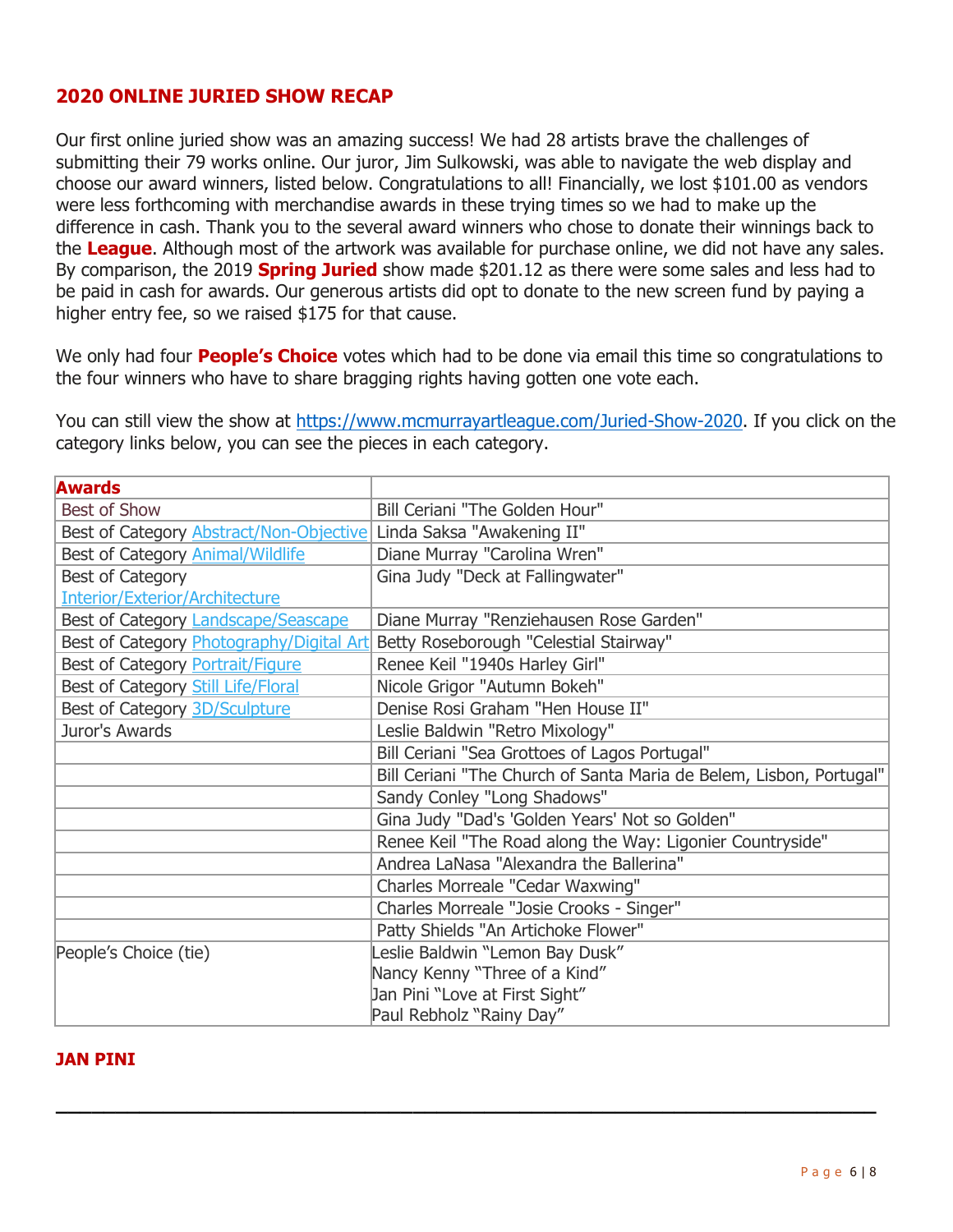# **PETERS TOWNSHIP LIBRARY EXHIBIT**

**TELLING A STORY** show was hung at Peters Township Library on Wednesday, Oct. 28. Nicole Courtmanche, Arlene Popko, Betty Roseborough, Leslie Baldwin, Jan Pini and Sandy Conley have paintings hanging. The show will be on display until February 10, 2021. The library has a new director, Lacey Love, who made a point to introduce herself to us. If you get a chance to visit the library you will enjoy the "visual stories" as well as the book.

**\_\_\_\_\_\_\_\_\_\_\_\_\_\_\_\_\_\_\_\_\_\_\_\_\_\_\_\_\_\_\_\_\_\_\_\_\_\_\_\_\_\_\_\_\_\_\_\_\_\_\_\_\_\_\_\_\_\_\_\_\_\_\_\_\_\_\_\_\_**

# **STUDIO WINDOW EXHIBIT**

- Anne Davis will exhibit in February
- Nicole Grigor will exhibit in March
- Cindy Bercelli will exhibit in April
- Elizabeth Braughler will exhibit in May

The artists are all members of **MAL**. If any member would like to display their work, contact Darla Rae Duffy at 412-680-5772 or email to darla.duffy801@gmail.com. Thanks to all our artist participants.

**\_\_\_\_\_\_\_\_\_\_\_\_\_\_\_\_\_\_\_\_\_\_\_\_\_\_\_\_\_\_\_\_\_\_\_\_\_\_\_\_\_\_\_\_\_\_\_\_\_\_\_\_\_\_\_\_\_\_\_\_\_\_\_\_\_\_\_\_\_**

# **DARLA RAE DUFFY**

# **OPEN STUDIO**

Because we're not actually working on art during these Zoom **MAL** get-togethers, we're looking for a new label for this bi-monthly meeting. **MAL Chats? Zoom Rooms?** We'd love your input on what to call this great get-together of **MAL** members sharing COVID stories, family updates, stories, jokes, and YES, artwork you've been working on.

We will continue to hold these meetings on second and fourth Fridays from 10:00 to 11:00 AM—via Zoom:

https://us02web.zoom.us/j/3421716361

The next gathering is Friday, February 12, the day after our **General Meeting**. It's so good to connect with everyone—even if not in person.

# **ANNE TRIMBLE**